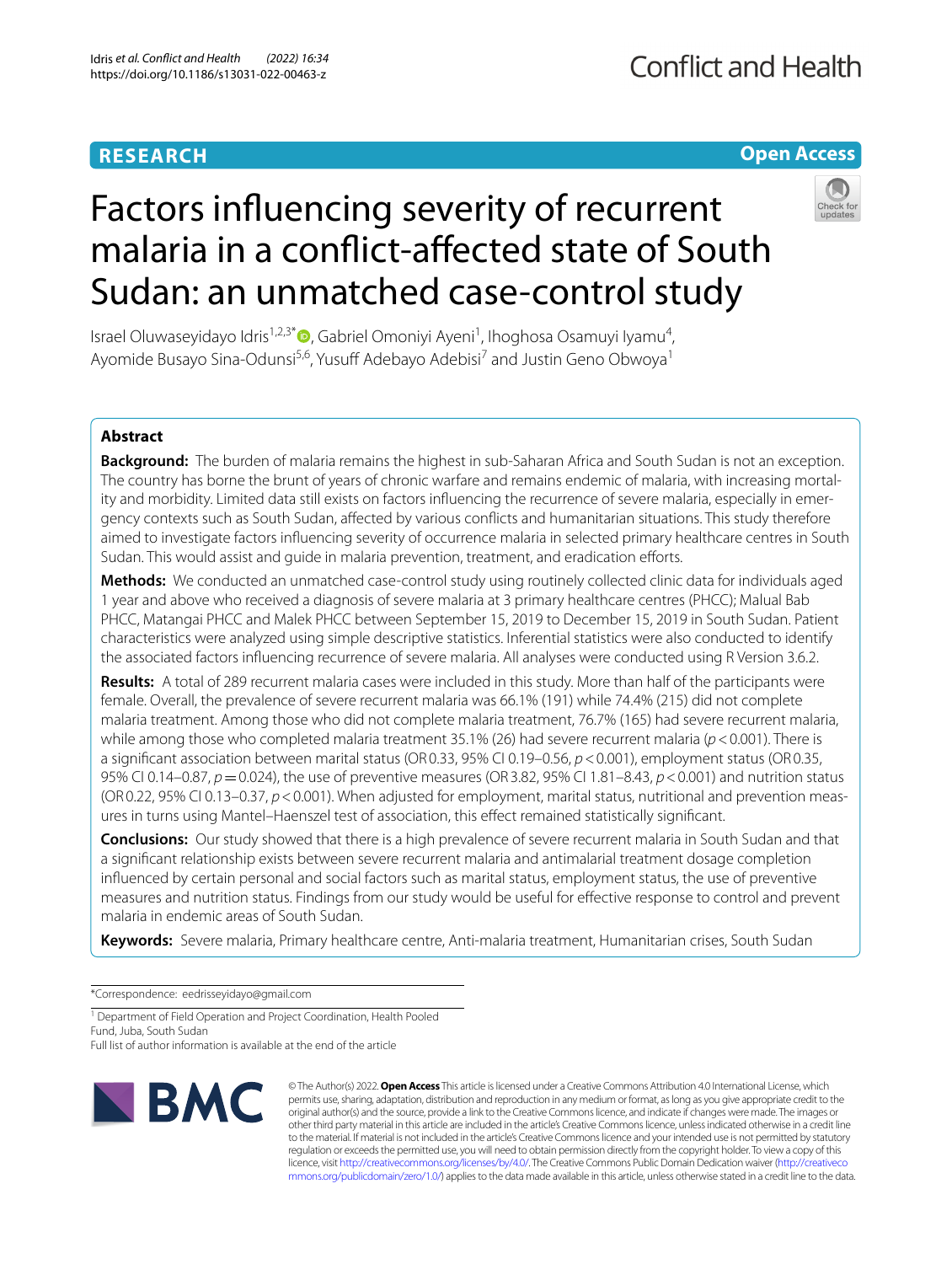# **Introduction**

Communicable diseases continue to pose a signifcant public health threat in Africa and South Sudan is not an exception [\[1\]](#page-7-0). According to the fndings of a systematic review on the impact of confict on health outcomes in sub-Saharan Africa, South Sudan populations have been signifcantly deprived of the basic healthcare services as a result of armed conflicts. The negative effects include destruction of health facilities, killing of health workers, malnutrition with signifcant impact on children, increased cases of mental and psychosocial disorders, outbreaks and other public health emergencies [[2\]](#page-7-1). Despite the interventions of humanitarian organizations, protracted confict is signifcantly depleting and has burnt out the skilled health workforce capacity to deliver health services with only an estimated 25–30% of the South Sudanese population having access to healthcare in 2015  $[3]$  $[3]$ . The effects of these years of conflicts and insecurity have distorted malaria prevention and control activities, and has placed malaria among the top fve deadliest diseases and causes more than one-third of all deaths in South Sudan [\[4](#page-7-3)]. In fact, a recent report also revealed that 800,000 South sudanese will continue to lose access to healthcare and this has reversed eforts in malaria response in the country [[5\]](#page-7-4).

The World Health Organization (WHO)-World Malaria report stated that there has been a substantial achievement in the reduction of the global burden of malaria since 2010 [\[6](#page-7-5)]. However, a critical analysis of the reported data in recent years strongly indicates a stall in the progress between 2015 and 2019 [\[6](#page-7-5)]. Globally, in 2017, 219 million malaria cases were reported, compared with 214 million and 239 million cases reported in 2015 and in 2010 respectively. The falloff in the malaria burden reduction progress between 2015 and 2019 is largely attributed to the weighty malaria burden of eighteen countries inclusive of South Sudan. For example, Ghana and Nigeria, one of the eight highest malaria burden countries reported the highest absolute increases in cases of malaria in 2018 compared to 2017, while other highest burden countries reported a similar burden estimate from 2016 to 2018 except for Uganda and India. The exact burden of malaria in these countries still remains partially elusive, not excluding South Sudan [\[7](#page-8-0), [8](#page-8-1)]. This is because most of the malaria-related deaths turn out majorly in the community, and not in the government owned healthcare facilities [[9\]](#page-8-2), where death registration is usually processed in the civil registration and vital statistics (CRVS) system  $[10]$  $[10]$ . In the past decade, there was an abated population at risk of malaria infection in the five regions of WHO  $[6, 8, 11-13]$  $[6, 8, 11-13]$  $[6, 8, 11-13]$  $[6, 8, 11-13]$  $[6, 8, 11-13]$  $[6, 8, 11-13]$ ; and few countries with previous high malaria estimates are now on track towards malaria elimination reporting a slump in trend for malaria cases. China, known to have in the past, reported about30 million malaria cases in a year, now reports zero cases since 2017 [[14](#page-8-6)].

The reduction in the global malaria burden was due to a scale-up of combinations of control strategies which comprise of: insecticide treated nets (ITNs) or longlasting insecticide-treated nets (LLINs), intermittent preventive therapy for pregnant women for prevention, and indoor residual spraying, better diagnostics for case ascertainment, and efective treatments using artemisinin-based combination therapies (ACTs) [[15](#page-8-7), [16\]](#page-8-8). ITNs was not generally singled out by the majority of directly observed studies as the sole or major driver of the decline as suggested recently  $[17]$ . The proportion of children under 5 years of age sleeping under ITNs in sub-Saharan Africa, has increased to an estimated 68% (95% CI 61–72%) in 2015 from <2% in the year 2000, although the estimates vary widely between countries [[13\]](#page-8-5). Despite these gains, recent studies highlighted the fact that the distribution, ownership, and actual use of ITNs is still inefficient and potentially undermines its effectiveness [[17\]](#page-8-9). Investments in health systems and improved availability of ACTs and rapid diagnostic tests (RDTs) have also played a role in the gain  $[18]$  $[18]$  $[18]$ , including in South Sudan. A study in South Sudan however identifed compliance to efective malaria prevention and treatment measures as a major challenge (19). Other approaches are under investigation, and some have shown promise, but have not yet been widely deployed, these include seasonal malaria chemoprevention (SMC) [\[19](#page-8-11)] and mass drug administration (MDA) [[20](#page-8-12)]. At the time this research was conducted, no published and unpublished literature has stated the wide scale implementation of the two latter approaches in South Sudan.

It is of huge concern that despite the progress being made in the global fght against malaria, a signifcant proportion of the population living in malaria endemic areas often experience more than one malaria episode within a single season. The distribution and determinants of the recurrent malaria attacks have been reported to depend on the local epidemiological environment. For example, in hyper-endemic areas of Africa, children suffer repeated malaria episodes every 4–6 weeks [[21](#page-8-13)[–23](#page-8-14)]. In low malaria transmission areas of Africa, it was posited that a person is likely to experience 1–3 episodes of malaria in a year [\[24\]](#page-8-15). Also, a severe malaria study fnding showed that mortality increased with repeated convulsion [\[25](#page-8-16)]. With severe recurrent malaria, the chance of repeated convulsion is higher and thus increases in mortality.

It is important to note that several studies have been conducted on risk factors of malaria and/or severe malaria, however, most of the previous studies examined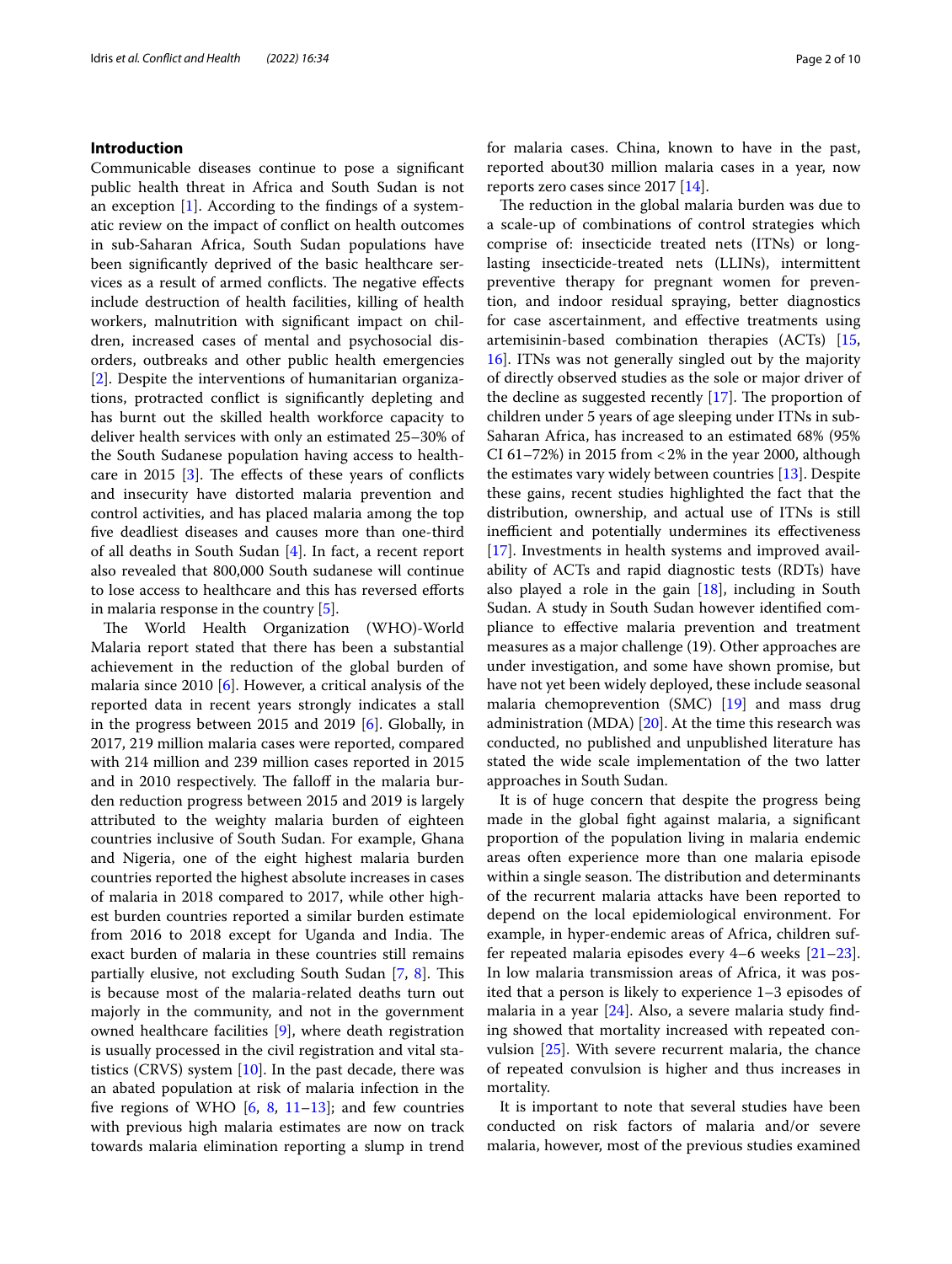the risk factors of malaria or severe malaria with little or no attention given to the factors of severity of recurrent severe malaria. Some studies examined malaria and severe malaria in relation to use of malaria preventive and control measures [\[26–](#page-8-17)[30\]](#page-8-18). One of the studies examined the social determinants of malaria but it did not evaluate the relationship between social determinants and recurrent severe malaria [[31](#page-8-19)]. Hence, limited data thus still exists on factors infuencing the recurrence of malaria and the severity of its recurrence especially in emergency contexts such as South Sudan, afected by various conficts and humanitarian situations, which limit the health systems and research optimization [\[12](#page-8-20)]. South Sudan, a fragile and confict-afected country, is believed to be among the farthest from achieving the Millennium Development Goals (MDGs) on health. Estimations show that more than half of the world's poorest people are residing in countries with the most fragile governing system  $[32-34]$  $[32-34]$ . It is beneficial to know and understand factors responsible for recurrence of malaria if the goal of controlling the endemic nature of malaria in South Sudan is to be achieved., This will contribute to the Global Malaria Programme GMP eforts to control and eliminate malaria.

This study aimed at identifying predisposing factors associated with severe recurrent malaria in the capital town of Lakes State in South Sudan.

# **Methods**

# **Study setting**

This study was conducted in Lake's state, a part of the Bahr el Ghazal region, central area and one of the 10 states of South Sudan. The climate of South Sudan is tropical with average temperature of 200 to 370 C, relative humidity between 26% and 88% [\[35](#page-8-23)]. Rainy seasons difer from regions and locations in the country with April to November being the peak of the rainy season and December to March the dry season. Upper Nile and Bahr el Gazal regions receive rains from 700 to 1300 mm, while South-Eastern tip of Eastern Equatoria receives less than 200 mm of rain. Western Equatoria and highland areas in Eastern Equatoria receive between 1200 and 2,200 mm of rain [[36\]](#page-8-24). In rainy seasons, the lowlands and river bank areas get heavily fooded, acting as breeding grounds for mosquitoes  $[37]$  $[37]$  $[37]$ . These factors, among others, resulted in the increased malaria prevalence during the rainy season as a suitable season for breeding of malaria vectors.

Since 2005, the former Western Lakes state region, one of the most insecure areas of South Sudan has experienced brutal confict which has claimed thousands of lives and driven poorly estimated people from their homes. From land, agricultural and water disputes to armed robberies, these violent occurrences have

sustained the insecurity in Western Lakes state  $[38]$  $[38]$ . This has been worsened by re-occurrence of natural disasters e.g. heavy (destructive) flooding during the wet season [[39\]](#page-8-27). The former Western Lakes State includes four counties - Rumbek centre, Wulu, Rumbek North, Rumbek East counties. Rumbek centre county is the capital and politico-economic centre of the state; it is also known as the highest populated county in the state of about 232,752 people in 2017. Rumbek centre county has only three functioning government-owned primary healthcare centres (PHCCs) and 13 primary healthcare units (PHCUs). Due to the high insecurity and looting of health facilities in the county, the government's eforts in strengthening the county health system are still faced with many problems including lack of human resources, poor and vandalised infrastructure, lack of storage and also shortage of drugs and supplies, increased workplace injuries, increased absenteeism and shortage of staf. However, efforts are being made to address these challenges with the present use of a "contracting out" model to international non-governmental organizations (INGOs) to support and strengthen the county health department in provision of a stable and quality primary health services in the country.

# **Study design**

We conducted an unmatched case-control study of routine clinic data collected for individuals aged 1 year and above who received a diagnosis of recurrent malaria at the three primary healthcare centres (PHCCs): Malual Bab PHCC, Matangai PHCC and Malek PHCC between September 15, 2019 to December 15, 2019 in Rumbek Centre County, Lakes state, South Sudan as those are the only three functioning government-owned PHCCs in the county. The South Sudan's essential package of health services (ephs) guidelines do not support treatment of severe malaria cases in PHCUs and so, PHCUs were not included as a study site.Survivor sampling technique was adopted in the recruitment of controls and cases; cases and controls are persons from the same population who visited the aforementioned health facilities for curative consultation during the study period.

# **Defnition of cases and controls**

The study population consisted of all cases of malaria diagnosed as a recurrent malaria case using the antigen Plasmodium lactate dehydrogenase-rapid diagnostic test (RDT) for malaria. Date of previous consultation visitation by the patients were reported by the patients or their carer and were all verifed on the out-patient department (OPD) registers in the PHCCs. Recurrent malaria case was defned as a subsequent malaria case that occurred after 7 days to 43 days of the frst dose of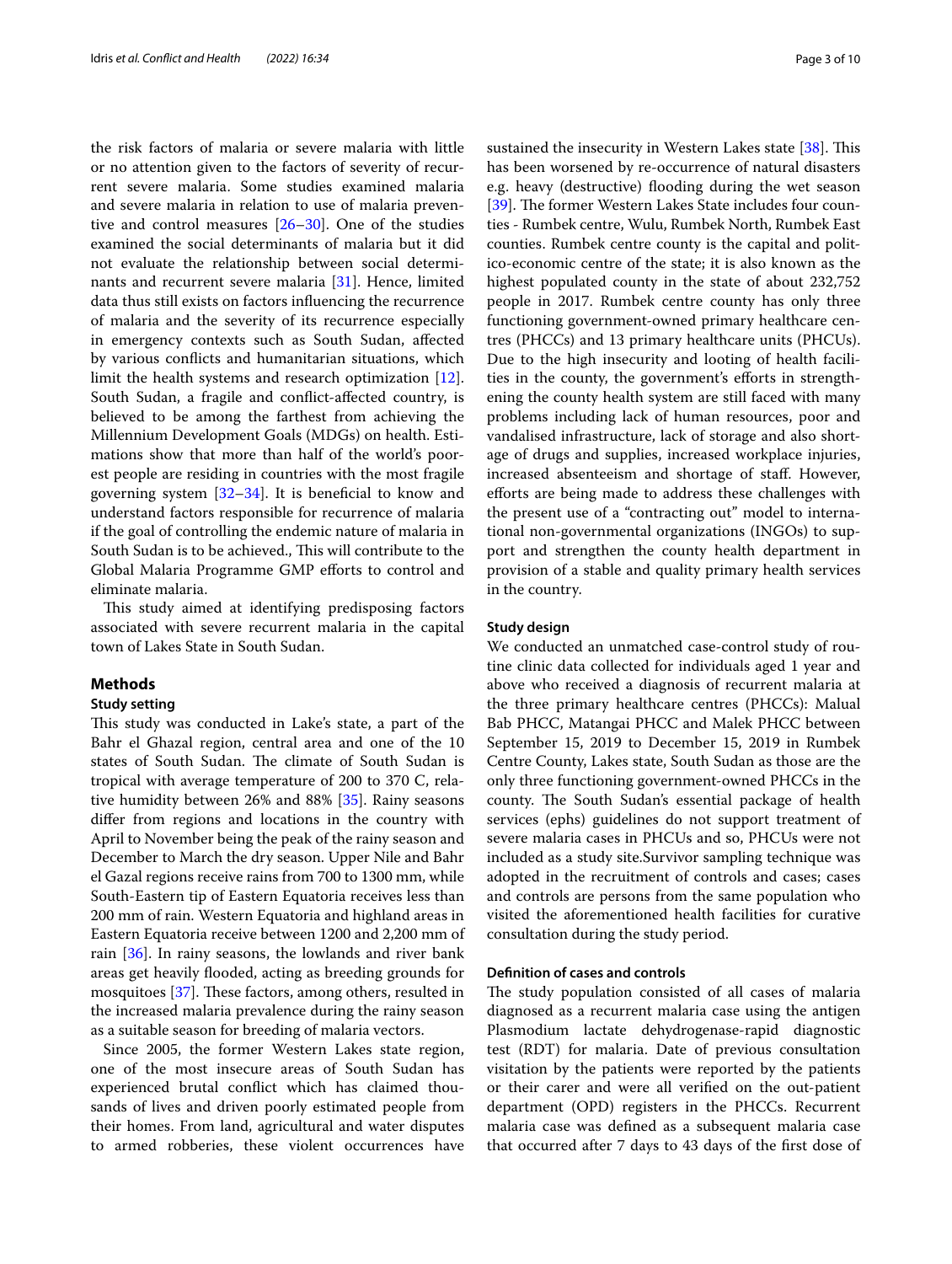the anti-malaria treatment with all diferential diagnosis eliminated by respective laboratory investigations. This defnition was adopted based on a recent posit that the clinical efficacy of clearing falciparum parasites can be observed within 5 days of artemisinin-based combination therapy (ACT) [\[40](#page-8-28)]. Controls were also cases of malaria diagnosed as recurrent malaria cases using the antigen Plasmodium lactate dehydrogenase-rapid diagnostic test (RDT) with no clinical history of severe malaria. All patients were only categorized into under 5 and 5 years old or above to reduce the occurrence of self-reported age bias with a cut-off age of 1 year old. Arguably, infants are reported to be less susceptible to clinical malaria, due to the transferred immunity from their mother during exclusive breastfeeding [\[41](#page-8-29)], and we hypothesize that this could be associated with missed diagnosis of previous asymptomatic malaria episodes in these infants. In our study context, children under 1 year old especially infants below 3 months old were difficult to be timely diagnosed for severe malaria and are often delayed diagnosis because clinical presentation mostly mimics other diseases, such as sepsis. This is in addition to the frequent false-negative result of the RDT commonly used to diagnose malaria among these age groups. A prior study suggests that these factors may have led to a high home deaths of malaria in this age-group [[42\]](#page-8-30). We adopted the above recurrent malaria defnition into the South Sudan's guideline for defnition of severe malaria case to defne our a severe recurrent malaria case as an individual who have revisited the PHCC having fever (>38 °C) and vomiting (>1-day duration) with any of the following symptoms; convulsions, abnormal sleep, inability to drink, coma, severe anaemia, jaundice, coloured urine, bleeding, dyspnoea and shock; and have tested positive with RDT after 7 days to 43 days of the frst dose intake of the prescribed anti-malaria treatment [[43\]](#page-8-31).

## **Data collection procedure**

Past medical history from eligible participants (cases and controls) were identifed through records at the PHCC. Data on sociodemographic, socioeconomic, and behavioural characteristics of the case and control patients were also collected directly from the patient by the research team using a structured closed-end questionnaire in a face-to-face interview. Lastly, all the primary quantitative data was entered into Microsoft Excel and later imported into R Version 3.6.2 for analysis.

#### **Data analysis**

Bivariate analysis was conducted to determine associations between the main exposure variable (incomplete malaria treatment) and other independent variables with the primary outcome (severe recurrent malaria), using Chi-square test (of Fisher's exact test in cases of small subgroup sample sizes). Crude odds ratios (OR) with 95% confdence intervals (CI) were estimated using binary logistic regression to quantify the association between severe recurrent malaria and other independent variables including the main exposure variable. The Mantel-Haenszel method was used to test the association between incomplete malaria treatment and severe recurrent malaria, stratifying for each of these potential confounding variables in turn. Crude odds ratio obtained from association between main exposure and primary outcome was compared with Mantel-Haenszel odds ratio for confounders' identifcation. Homogeneity test was carried out to compare stratum-specifc odds ratios to identify efect modifers.

Multivariable logistic regression models were used to estimate the causal efect of incomplete malaria treatment on severe recurrent malaria while controlling for potential confounding and calculated 95% confdence intervals for these estimates. We considered *p* values less than 0.05 as statistically signifcant and all analyses were conducted using R Version 3.6.2.

## **Results**

 A total of 289 participants were included in this study. As summarized in Tables [1](#page-4-0) and 64.2% (185) of the participants were females, 38.1% (110) were under 5 years of age, 26.0% (75) were married, 47.8% (138) ate once or twice daily and 88.9% (257) had environmental measures and/or insecticide treated nets as malaria prevention measures. Overall, the prevalence of severe recurrent malaria was 66.1% (191) while 74.4% (215) did not complete their anti-malaria treatment. Among those who did not complete anti-malaria treatment, 76.7% (165) had severe recurrent malaria, while among those who completed anti-malaria treatment, 35.1% (26) had severe recurrent malaria ( $p < 0.001$ ).

Among those who were married, 46.7% (35) had severe recurrent malaria compared with 81.7% (156) of those who were single. Married participants were less likely to have severe recurrent malaria compared with those who were single (OR0.33, 95% CI 0.19–0.56, *p*<0.001). Similarly, 42.9% (9) of employed participants had severe recurrent malaria compared with 67.9% (182) of unemployed participants. Employed participants were therefore less likely to have recurrent malaria compared with those who were unemployed (OR0.35, 95% CI 0.14–0.87,  $p=0.024$ ). Furthermore, 51.0% (77) of participants who ate at least twice daily had severe recurrent malaria compared with 82.6% (114) of those who ate a maximum of one meal daily. This association was significant as those who ate at least twice daily were 0.2 times as likely to have severe malaria compared to those who ate a maximum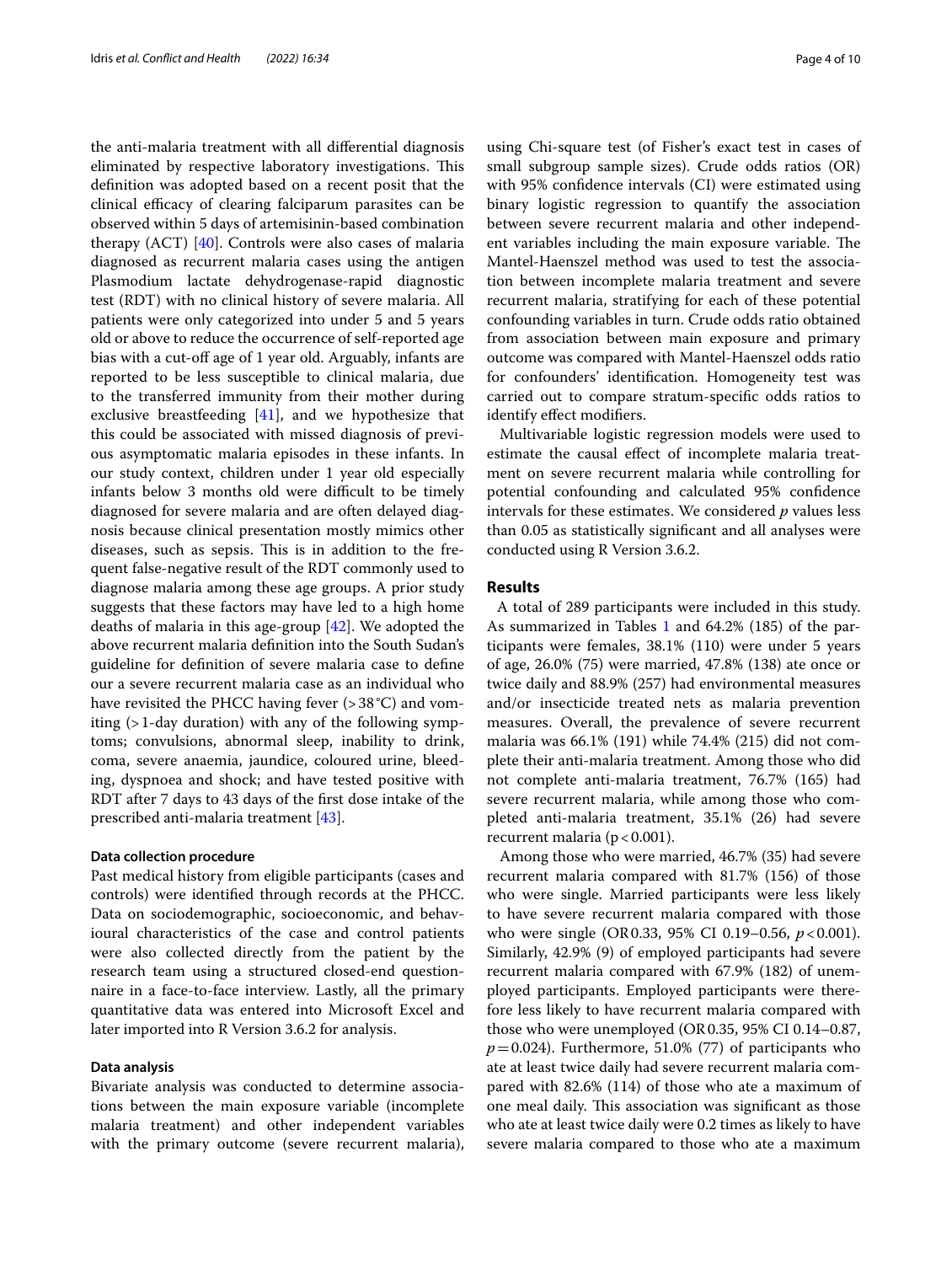<span id="page-4-0"></span>

|                   |  | <b>Table 1</b> Distribution of study sample characteristics and the risk |  |  |
|-------------------|--|--------------------------------------------------------------------------|--|--|
| of severe malaria |  |                                                                          |  |  |

| Variable                                   | Severe recurrent<br>malaria |            | <b>Crude Odds Ratio</b> | p value    |
|--------------------------------------------|-----------------------------|------------|-------------------------|------------|
|                                            | No (%)                      | Yes (%)    | (95% CI)                |            |
| Malaria treatment                          |                             |            |                         |            |
| Complete treat-<br>ment                    | 48 (49.0)                   | 26(13.6)   | Ref                     |            |
| Incomplete treat-<br>ment                  | 50 (51.0)                   | 165 (86.4) | 6.09 (3.47, 10.93)      | $< 0.001*$ |
| Age                                        |                             |            |                         |            |
| Less than 5 years                          | 32 (32.7)                   | 78 (40.8)  | Ref                     |            |
| 5 years and<br>above                       | 66 (67.3)                   | 113 (59.2) | 0.7(0.42, 1.17)         | 0.176      |
| Sex                                        |                             |            |                         |            |
| Female                                     | 58 (59.8)                   | 127(66.5)  | Ref                     |            |
| Male                                       | 39 (40.2)                   | 64(33.5)   | 0.75(0.45, 1.25)        | 0.263      |
| Marital status                             |                             |            |                         |            |
| Single                                     | 58 (59.2)                   | 156 (81.7) | Ref                     |            |
| Married                                    | 40 (40.8)                   | 35 (18.3)  | 0.33(0.19, 0.56)        | $< 0.001*$ |
| Employment status                          |                             |            |                         |            |
| Unemployed                                 | 86 (87.8)                   | 182 (95.3) | Ref                     |            |
| Employed                                   | 12(12.2)                    | 9(4.7)     | 0.35(0.14, 0.87)        | $0.024*$   |
| Rapid diagnostic<br>test                   |                             |            |                         |            |
| Negative                                   | 13 (13.3)                   | 40 (20.9)  | Ref                     |            |
| Positive                                   | 85 (86.7)                   | 151 (79.1) | 0.58(0.28, 1.11)        | 0.113      |
| Feeding habit                              |                             |            |                         |            |
| Once/twice daily                           | 24 (24.5)                   | 114 (59.7) | Ref                     |            |
| At least thrice<br>daily                   | 74 (75.5)                   | 77 (40.3)  | 0.22(0.13, 0.37)        | $< 0.001*$ |
| Preventive measures                        |                             |            |                         |            |
| None                                       | 20(20.4)                    | 12(6.3)    | Ref                     |            |
| Environmental<br>sanitation and/<br>or ITN | 78 (79.6)                   | 179 (93.7) | 3.82 (1.81, 8.43)       | $< 0.001*$ |
| $N = 289$                                  |                             |            |                         |            |

\*Signifcant: *p*<0.05

of one meal daily (OR0.22, 95% CI 0.13–0.37, *p*<0.001). Conversely, 69.6% (179) of participants who had at least one malaria preventive measure developed severe recurrent malaria compared with 37.5% (12) of those who had no prevention. Therefore, those with at least one preventive measure were 3.8 times more likely to have severe recurrent malaria compared with those who had no prevention measure (OR3.82, 95% CI 1.81–8.43, *p*<0.001).

In the bivariate analysis, there was a strong statistical association between incomplete malaria treatment and the occurrence of severe recurrent malaria (Table [2\)](#page-4-1). Participants with incomplete malaria treatment were more likely to have severe recurrent malaria compared with

<span id="page-4-1"></span>**Table 2** Adjusted estimates of the odds ratio for the association between incomplete malaria treatment and severe recurrent malaria estimated using the Mantel–Haenszel method ( $n=289$ )

| Variable                 | Odds ratio<br>(95% CI) | p value    |
|--------------------------|------------------------|------------|
| Crude Association        | 6.09 (3.47, 10.93)     | $< 0.001*$ |
| Association Adjusted For |                        |            |
| Employment status        | 5.73 (3.22, 10.22)     | $< 0.001*$ |
| Marital status           | 6.44 (3.54, 11.75)     | $< 0.001*$ |
| Feeding habit status     | 9.03 (4.52, 18.00)     | $< 0.001*$ |
| Preventive measures      | 5.52 (3.07, 9.90)      | $< 0.001*$ |

\*Signifcant: *p* < 0.05

those who completed malaria treatment (OR6.09, 95% CI 3.47–10.93,  $p < 0.001$ ). When adjusted for employment, marital status, feeding habit and prevention measures in turns using Mantel-Haenszel test of association, this efect remained statistically signifcant at (aOR5.73, 95% CI 3.22–10.22, *p*<0.001), (aOR6.44, 95% CI 3.54–11.75, *p*<0.001), (aOR9.03, 95% CI 4.52–18.00, *p*<0.001) and (aOR5.52, 95% CI 3.07–9.90, *p*<0.001) respectively. In multivariable analysis (Table [3](#page-5-0)), adjusted for employment, marital status, nutritional and preventive measures, those with incomplete malaria treatment were more than 10 times as likely to have severe recurrent malaria compared with those with complete malaria treatment (aOR10.62, 95% CI 4.95–24.54, *p*<0.001).

# **Discussion**

While there is dearth of data on severity of recurrent malaria, this study has revealed that most (66.1%) malaria recurrence cases appeared in its severe episode, wherein the study further identifed the factors that infuence recurrence of malaria in a severe form. Our results revealed that the prevalence of severe recurrent malaria among our study participants was higher in the fve years old and above population when compared to the under-five years old population. This is consistent with previous studies; however, more sub-classifcations of age were applied in those studies [\[26](#page-8-17), [28,](#page-8-32) [44\]](#page-8-33). Herein, It is important to conduct further investigation to detect if the prevalence of severe recurrent malaria among adult participants was as a result of waned immunity (being an area of malaria endemicity), or a factor of drug resistance or otherwise. According to WHO, in areas of moderate or intense malaria transmission, partial immunity is developed over years of exposure especially among adults; and while it never provides complete protection, it does reduce the risk that malaria infection will cause severe diseases [\[45](#page-8-34), [46\]](#page-8-35). In this view, further investigation on this may be suggested, in line with the WHO request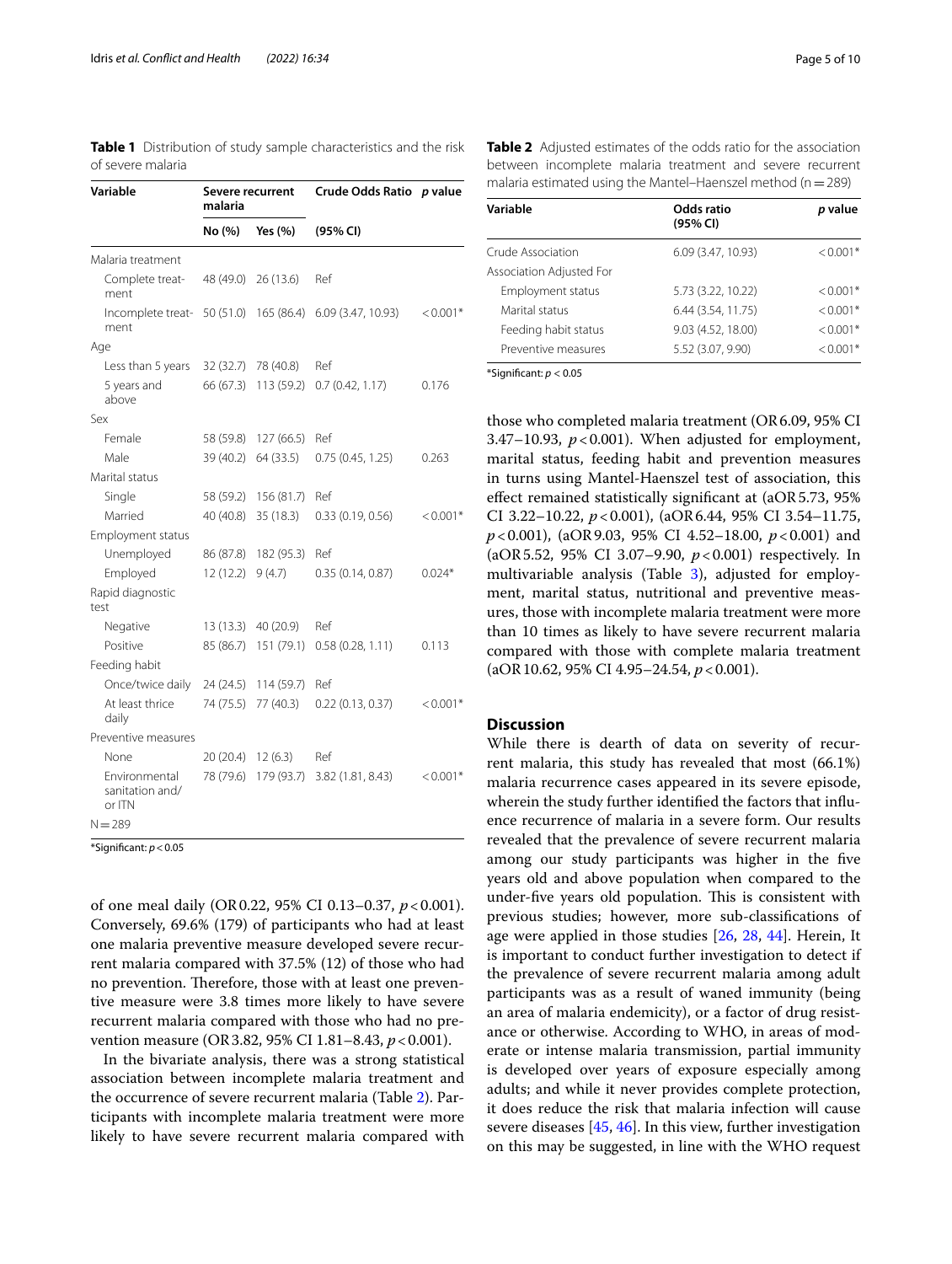| Model          | <b>Variables</b>                                                                                                         | Odds Ratio (95% CI) | p value    |
|----------------|--------------------------------------------------------------------------------------------------------------------------|---------------------|------------|
|                | Malaria treatment                                                                                                        | 6.09 (3.47, 10.93)  | $< 0.001*$ |
| 2              | Malaria treatment + employment status                                                                                    | 5.76 (3.25, 10.41)  | $< 0.001*$ |
| 3              | Malaria treatment + employment status + marital status                                                                   | 6.45 (3.56, 11.98)  | $< 0.001*$ |
| $\overline{4}$ | Malaria treatment + employment status + marital status + feeding habit status                                            | 12.84 (6.04, 29.64) | $< 0.001*$ |
| Final          | Malaria treatment + employment status + marital status + nutritional status + preventive 10.62 (4.95, 24.54)<br>measures |                     | $< 0.001*$ |

<span id="page-5-0"></span>**Table 3** Adjusted estimate of the odds ratio for the association between incomplete malaria treatment and Severe recurrent malaria using multivariable Logistic regression models (n=289)

\*Signifcant: *p* < 0.05

for continuous monitoring of drug efficacy  $[45, 46]$  $[45, 46]$  $[45, 46]$ , as the possibility of gradual emergence of drug resistant malaria infection may not be ruled out, and this may undermine the malaria control efforts.

In addition to the above, our study fndings also revealed that 76.7% of those who did not complete their treatment had severe recurrent malaria, unlike the 35.1% seen among those who completed their treatment. A recent study has shown 24.1% recurrence of malaria with at least one episode within 180 days of treatment completion were attributed to treatment failure [[47\]](#page-8-36). Other studies showed 0-13.5% malaria recurrence following treatment with standard regimen  $[48-50]$  $[48-50]$  $[48-50]$ . The finding of this study further revealed that 'completion or not' of the South Sudan standard malaria treatment regimen by patient was a signifcant factor to the severity of malaria recurrence among the population (see Appendix for the South-Sudan standard malaria treatment regimen). The fnding showed signifcant association irrespective of the employment, marital, feeding habit, or preventive measure access status of the participants. Past malaria studies have shown non-completion of treatment to be a predisposing factor of severe recurrent malaria [[26,](#page-8-17) [51](#page-9-2)]. As the Government of South Sudan through the Ministry of Health (MoH) and various partners are prioritizing by investing enormous resources in the prevention and control of malaria including increasing access to efective treatment, more eforts are needed in addressing the factors infuencing adherence to anti-malaria treatment in these settings.We strongly recommend thatsubsequent studies should aim to identify the factorsassociated with adherence per each type of theMoH recommended antimalaria treatment regimen in protracted confict settings like the Lakes state of South Sudan. In fact, it is a jointcall to clinicians and other major health stakeholders to review and recommend strategies and best-practices for patients to cope with their medications' completion accordingly as prescribed, on time, and also for healthcare providers to follow-up/track completion of prescribed medication or dosage prescribed to patients respectively. Also, government and major partners should increase focus on monitoring of antimicrobial resistance (AMR) across regions in relation to severe malaria, so as to be able to timely implement actions in the situation of any negative trend of being identifed. Furthermore, while treatment guidelines recommend followup (including on prescribed drug completion) as part of interventions in patients' care, there is the need for its inclusion among care indicators to be monitored and reported by health managers monthly/quarterly by health managers. However, considering the limitations of insecurity, limited resources and infrastructures in the country, the monitoring focus could commence with moderate-severe conditions managed at primary health care centres.

The finding of this study showed that a good proportion of the population had access to insecticide treated bednets and other environmental preventive measures. This suggested the population in the study area might have beneftted from the investment made towards improving access to proven preventive measures for malaria, especially the treated mosquito nets. Previous studies have shown that access to an efective utilization of treated mosquito nets signifcantly prevents the occurrence of both uncomplicated malaria [\[13,](#page-8-5) [27](#page-8-37), [28](#page-8-32)], and complicated malaria  $[26]$  $[26]$  $[26]$ . The findings of this study showed that participants who had at least one malaria preventive measure developed severe malaria compared with those who had no prevention. Those with at least one preventive measure were 3.8 times as likely to have severe recurrent malaria compared with those who had no prevention measure. It could become necessary for government and major partners to monitor and respond to how efective any of the preventive measures against malaria/severe malaria is among the benefting population, as there may be a variance of poor compliance to efective utilization of these preventive measures among the diferent socioeconomic groups and contexts. It will be useful to further investigate the type and quantity of preventive measures the population has accessed and utilised. Furthermore, the chance of false prevention might have existed among the population, such as using defective preventive measure items (e.g. insecticide treated bednets with minor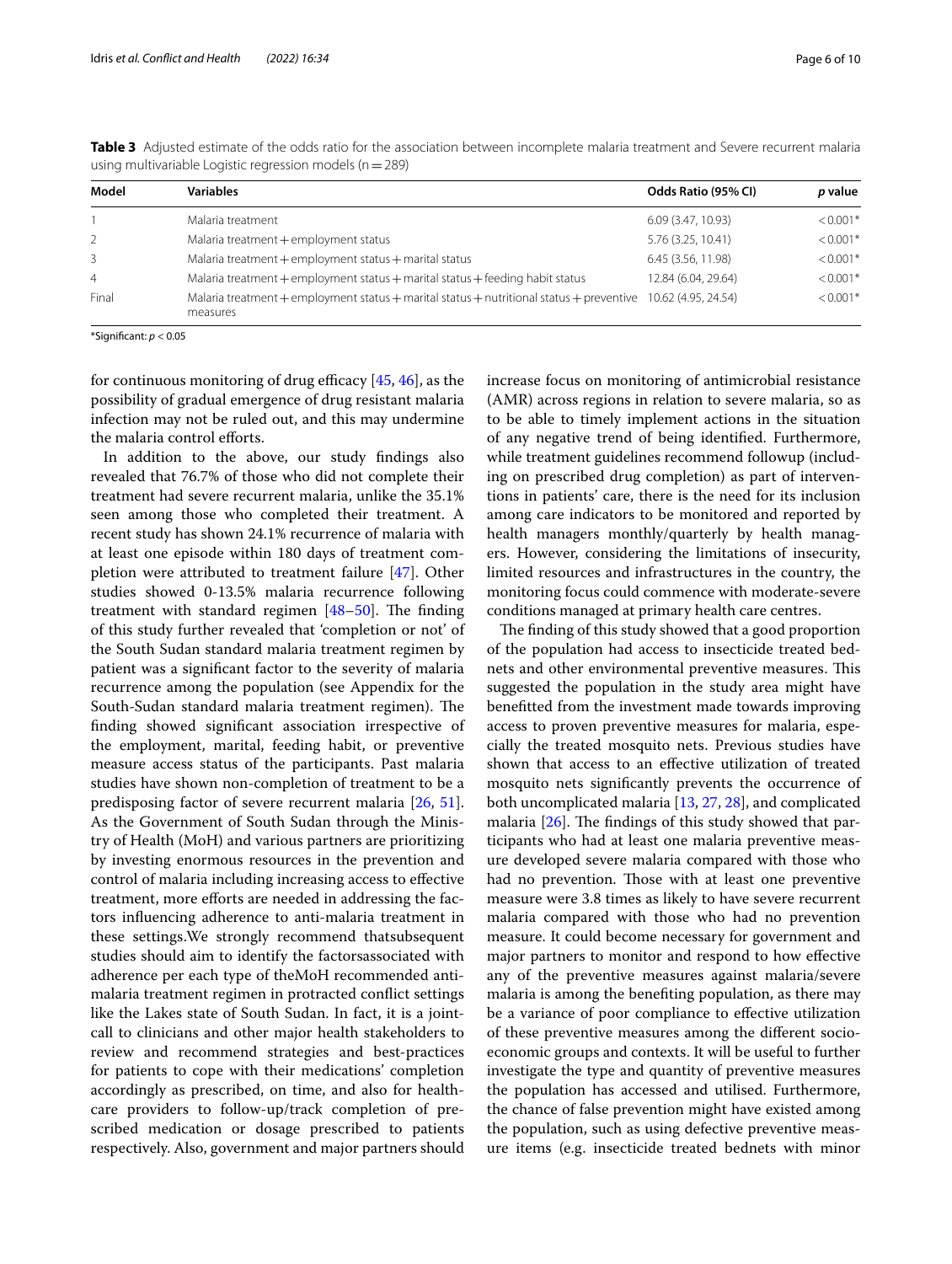tears), hence increasing their exposure to having recurrent severe malaria. The findings from previous studies showed that attitude and inadequate knowledge of the efective use of malaria preventive and control measures afect compliance and the outcome [\[26](#page-8-17)[–30](#page-8-18)]. Among available preventive measures, WHO recommends protection for all people at risk of malaria with efective malaria vector control – insecticide-treated mosquito nets and indoor residual spraying which are efective in a wide range of circumstances [[45\]](#page-8-34).

Furthermore, the outcome of this study was found to be dependent on two socio-demographic factors- marital and employment statuses. In contrast to a published study fnding that reported a signifcant relationship between gender, and prevalence of malaria [\[31](#page-8-19)], our study indicated that there was no strong evidence for the association between gender and the occurrence of severe malaria. Further,our study has revealed that severity of recurrent malaria had a signifcant relationship with marital status. Married participants were less likely to experience a severe episode of recurrent malaria when compared with those who were unmarried. This is consistent with a published study conducted among head porters in Agbogbloshie market in the Greater Accra region of Ghana. This finding can be supported with the postulation that married persons could lend more care and protection to one another at home including preventive health care such as providing reminders on medication, providing support in the proper utilization of treated mosquito nets among others, unlike unmarried persons. Most of the previous studies that examined the social determinants of malaria did not evaluate the relationship between severe (recurrent) malaria and marital status  $[52, 53]$  $[52, 53]$  $[52, 53]$  $[52, 53]$ . The finding on marital influence on the severity of malaria recurrence could be utilized in health education and promotion to reinforce a sense of health responsibility and positive health attitudes in homes.

Our study also revealed that the severity of malaria recurrence was found to be more likely among those who are not employed when compared with those gainfully employed. The possibility of a reduced positive emotional state of mind caused by unavailability or limited fnancial resources could have afected the health seeking behavior of the unemployed population. Furthermore, the fnding of the study showed signifcant association between participants who ate at most once or twice daily had severe recurrent malaria compared with those who ate a minimum of thrice meal daily. This can be argued that participants with access to more or adequate meals should have more relevant nutrients and better health status to prevent and /or respond to illness. This did not contradict the fact that there could be a possibility that those who had access to more meals might not have had access to a balanced or quality diet, hence limited beneft to their body health systems; and therefore could have reduced the protective efect against the severity of recurrent malaria in our study (adj OR9.03, 95% CI 4.52-18.00,  $p$ <0.001). This study should have but could not further investigate the type and quality of meal the participants had; hence, it will be beneficial to the government of malaria endemic nations if further studies can explore the type and efect of meal quality on the recurrence of severe malaria. The findings of various studies conducted suggested poor feeding as a result of poverty to be a factor infuencing malaria occurrence [[52](#page-9-3)[–54](#page-9-5)]. Available evidence alluded to the fact that where malaria thrives most, human societies have prospered least, and this suggests that malaria and poverty are closely linked [[55](#page-9-6), [56](#page-9-7)]. Programmes which focus on sustainable empowerment of families and communities economically may contribute to reducing the incidence of recurrent severe malaria and should be more advocated in the area and other areas with similar epidemiological patterns for severe malaria. Furthermore, beyond integrating nutrition programmes with severe malaria care and other PHC programmes as presently being seen [[57\]](#page-9-8), extending or linking it further with livelihood programmes could further help and facilitate the goal of controlling and eliminating malaria in the country.

To conclude, this study has further revealed the multifaceted nature of factors infuencing severity of reoccurrence of malaria and this will require coordinated multi-approach interventions by government and all major stakeholders to timely achieve the goal of ending malaria. Recognizing that a lot of investment has been made on malaria programmes in the country and more still ongoing, prioritizing monitoring for efficacy/effectiveness and compliance to both antimalarial treatment and malaria preventive measures in the country and similar contexts is highly essential to derive and/or guarantee value for investments made.

# **Study limitation**

The weakness of our study include that the use of patient-provided clinical data may have exposed the study to recall bias. However, considering that data was collected without specifc attention drawn to our research question, we believe this bias to be minimal. Further, our retrospective use of the data implied that the spectrum of covariates that could be controlled in this study were limited. Although, as this study is one of the frst of its kind, we fnd it inevitable to admit that as part of the weaknesses of our study was the lack of validity test of the questionnaire prior to its usage. Questions on the specifc initially used treatment and hospitalization status before the compliance variable were omitted in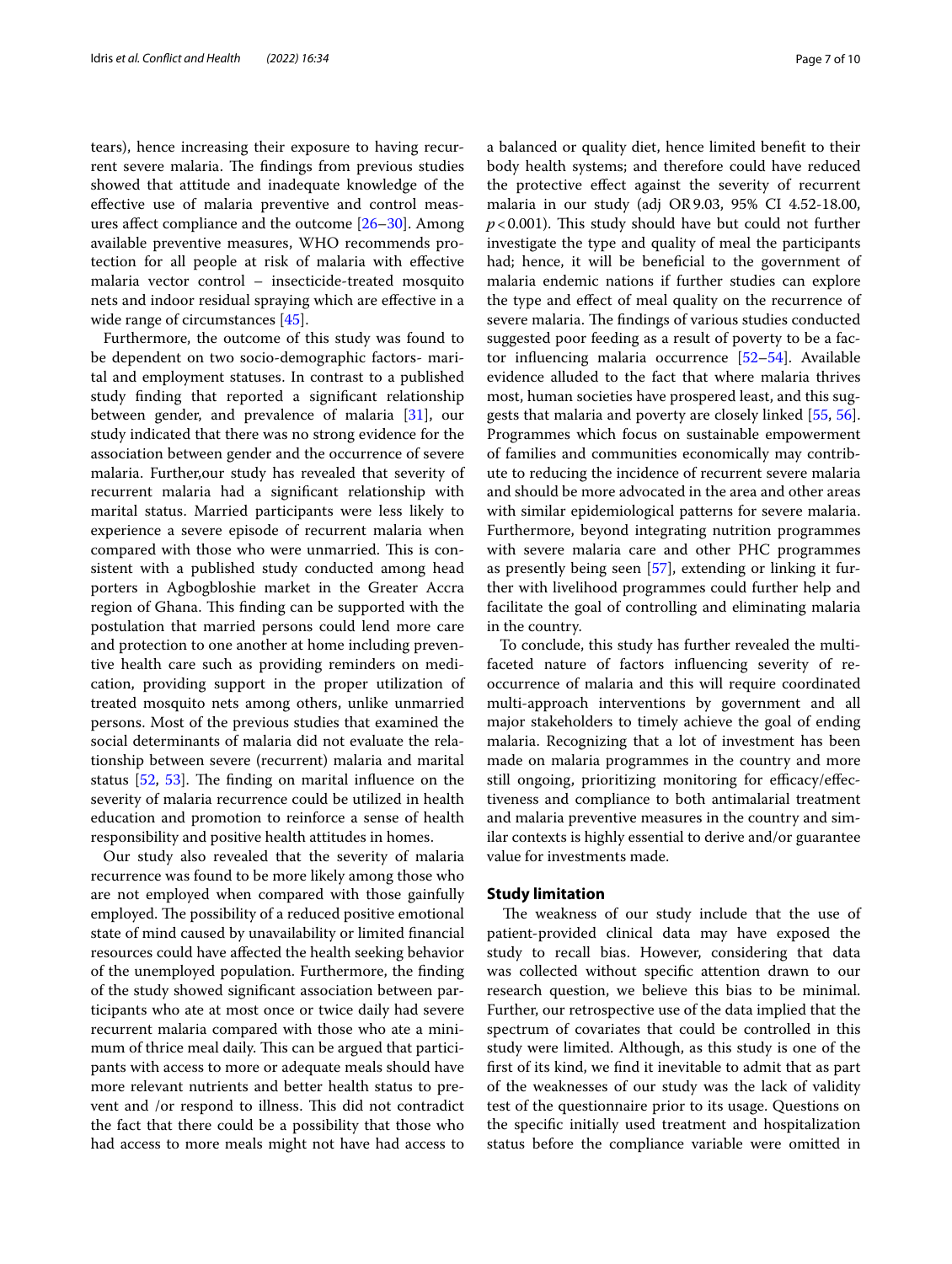the questionnaire as we assumed that all treatment prescribed and received would have been in accordance with the South Sudan treatment guideline (see supplementary fle). In that respect, this study can be seen as a call to the WHO advisory committee in designing a uniform questionnaire in regard to this topic. It would have been of additional impact if our study was capacitated to detect and reclassify the recurrent malaria cases into: relapse malaria case, recrudescence malaria cases, reinfection malaria cases. Although, we believe that the observed severe recurrent malaria cases could be more of a reinfection or relapse case than a recrudescence case. Lastly, we acknowledge that the use of antigen Plasmodium lactate dehydrogenase- RDT instead of the gold-standard microscopy blood flm malaria test may have resulted in a number of false positive recurrent malaria cases in the study. Past study results have shown that these RDTs can detect antigen Plasmodium lactate dehydrogenase in the blood plasma as positive 28 (18–35) days after an antimalarial treatment (with an overall sensitivity of 87.6% (85.9–89.2%), and specifcity of 75.8% (74.4–77.1%)). Although, this depends on the age and type of antimalaria treatment received [\[58,](#page-9-9) [59](#page-9-10)].

# **Conclusions**

This study indicated a high prevalence of severe recurrent malaria in South Sudan, with a signifcant relationship to certain characteristics of individuals within the population such as marital status, employment status, the use of preventive measures and feeding habits. There was signifcant association between the severity of malaria recurrence and non-completion of prescribed malaria treatment regimen. This study data will no doubt be useful for the prevention and control strategy of malaria in endemic areas of South Sudan. Further studies on factors infuencing anti-malaria treatment adherence, prevalence of anti-malaria drug resistance to malaria and compliance to preventive measures is recommended.

#### **Acknowledgements**

We thank the department of primary healthcare and also the department of disease surveillance and control of the State Ministry of Health, Western Lakes State of South Sudan for their support of this study. At the time this study was conducted the two departments were headed by Makur Dongrin and Gordon Mayen respectively. We also appreciate and thank the clinical officers, laboratory technicians and nurses not excluding the patients and carers in the study for their active participation in the data collection.

#### **Authors' information**

Israel Oluwaseyidayo Idris, MD, CertGH, MPA, MScPH, PhD candidate; Gabriel O. Ayeni, MPH, PhD; Ihoghosa Osamuyi Iyamu, MBChB, MScPH, PhD candidate; Ayomide Busayo Sina-Odunsi, MD, MPH; Yusuf Adebayo Adebisi, BPharm; Justin Geno Obwoya MPH (Health Pooled Fund- South Sudan Project Coordinator).

### **Authors contribution**

IOI (Israel O Idris) conceptualized this study, coordinated the research study, collected and organised data management, planned the methodology,

analyzed the data and wrote the frst draft of the manuscript. GOA was involved in the conceptualization of the study, collected and organized data management and contributed to the frst draft of the manuscript. IOI (Ihoghosa O Iyamu) analyzed the data and contributed to the revision of the manuscript. ABS contributed to the revision of the manuscript. YAA contributed to the revision of the manuscript. JGO was involved in the conceptualization and data management of the study, and also contributed to the revision of the manuscript. All authors read and approved the submitted manuscript for publication.

#### **Funding**

This study was conducted with no fund support from an organization.

#### **Availability of data and materials**

On reasonable request from the corresponding author, datasets used in this study are readily available.

#### **Declarations**

#### **Ethics approval and consent to participate**

for the study to be conducted and published was granted by the Health Research Ethics Committee of the State Ministry of Health (SMoH) of Lakes State (formerly Western Lakes State), South Sudan (Reference Number: MOH/ WLS/14/09/2019). The research was carried out in accordance with the principles of the Helsinki declaration. Written informed consent was obtained from all study participants.

#### **Consent for publication**

Signed informed consent for publication was obtained from all study participants before data collection.

## **Competing interests**

We declare no competing interests.

#### **Author details**

<sup>1</sup> Department of Field Operation and Project Coordination, Health Pooled Fund, Juba, South Sudan. <sup>2</sup> Department of Social and Preventive Medicine, V.N Karazin Kharkiv National University, Kharkiv, Ukraine.<sup>3</sup> Department of Population Health, Faculty of Epidemiology and Population Health, School of Hygiene and Tropical Medicine, London, UK. <sup>4</sup>School of Population and Public Health (SPPH), University of British Columbia, Vancouver, Canada. 5 <sup>5</sup>Institute of Applied Health Sciences, University of Aberdeen, Aberdeen, UK. <sup>6</sup> Regional Office for the East and Horn of Africa, International Organization for Migration, United Nations Migration Agency, Nairobi, Kenya. <sup>7</sup> Faculty of Pharmacy, University of Ibadan, Ibadan, Nigeria.

# Received: 30 January 2021 Accepted: 28 May 2022 Published online: 11 June 2022

#### **References**

- <span id="page-7-0"></span>Raslan R, El Sayegh S, Chams S, Chams N, Leone A, Hajj Hussein I. Re-emerging vaccine-preventable diseases in War-Afected Peoples of the Eastern Mediterranean Region-an update. Front Public Health. 2017;25:283.
- <span id="page-7-1"></span>2. Oladayo NA. The impact of conflict on health outcomes: a systematic evidence from sub-saharan Africa. Mgbakoigba: J Afr Stud. 2019;8(1):88–100.
- <span id="page-7-2"></span>3. Sami S, Mayai A, Sheehy G, et al. Maternal and child health service delivery in confict-afected settings: a case study example from Upper Nile and Unity states, South Sudan. Conf Health. 2020;14:34.
- <span id="page-7-3"></span>4. Doctors Without Border. A new initiative to prevent malaria during the rainy season in South Sudan. Available at: [https://www.doctorswithoutb](https://www.doctorswithoutborders.org/what-we-do/news-stories/news/new-initiative-prevent-malaria-during-rainy-season-south-sudan) [orders.org/what-we-do/news-stories/news/new-initiative-prevent-malar](https://www.doctorswithoutborders.org/what-we-do/news-stories/news/new-initiative-prevent-malaria-during-rainy-season-south-sudan) [ia-during-rainy-season-south-sudan](https://www.doctorswithoutborders.org/what-we-do/news-stories/news/new-initiative-prevent-malaria-during-rainy-season-south-sudan). Access Date 10 October 2021.
- <span id="page-7-4"></span>5. Devi S. 800,000 South Sudanese to lose access to health care. Lancet. 2021;397(10289):2034. [https://doi.org/10.1016/S0140-6736\(21\)01195-8](https://doi.org/10.1016/S0140-6736(21)01195-8).
- <span id="page-7-5"></span>6. WHO. World Malaria, Report. 2018. World Health Organization. [https://](https://apps.who.int/iris/bitstream/handle/10665/275867/9789241565653-eng.pdf) [apps.who.int/iris/bitstream/handle/10665/275867/9789241565653-eng.](https://apps.who.int/iris/bitstream/handle/10665/275867/9789241565653-eng.pdf) [pdf.](https://apps.who.int/iris/bitstream/handle/10665/275867/9789241565653-eng.pdf) Accessed 31 December 2020.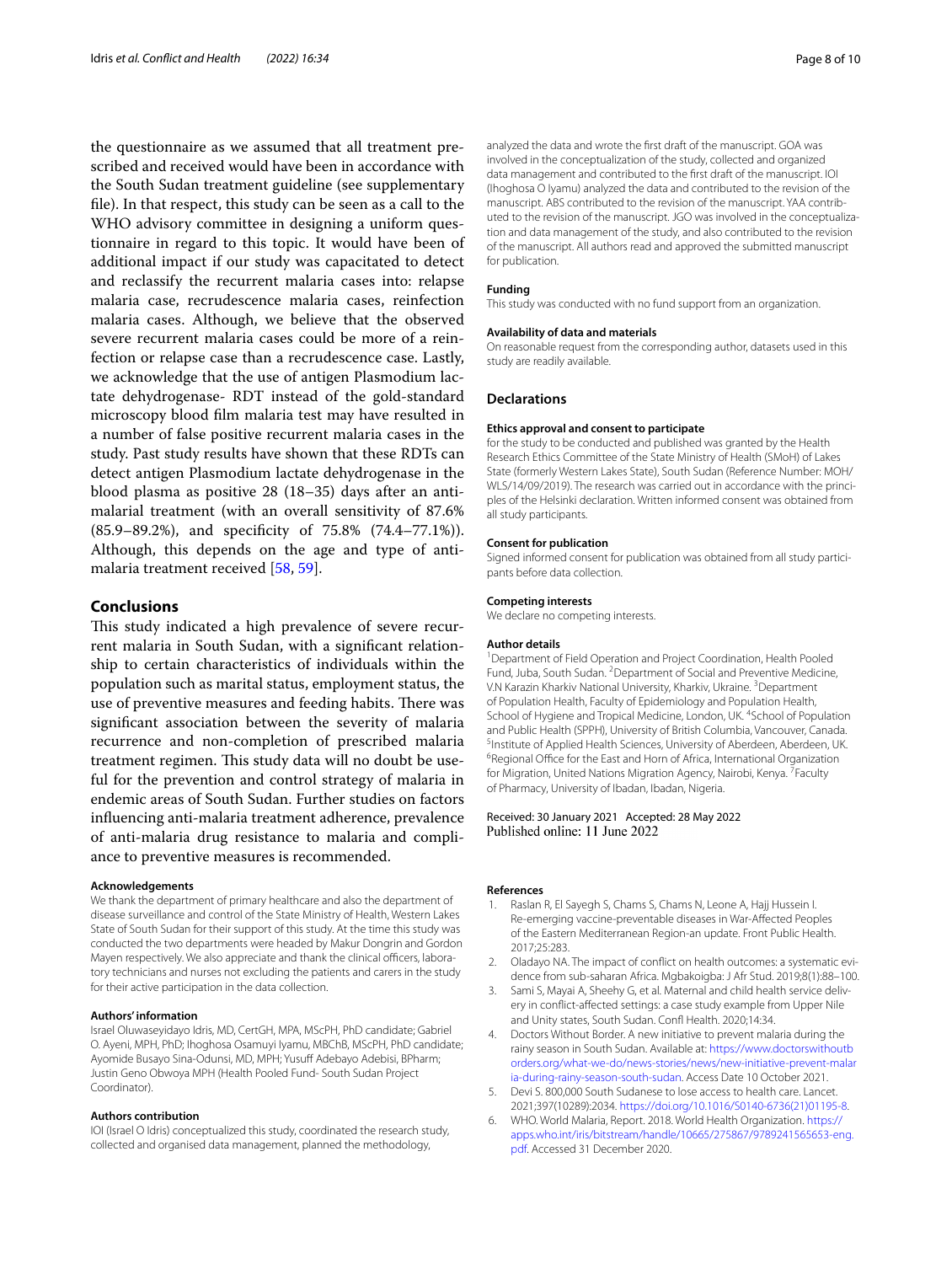- <span id="page-8-0"></span>7. Snow R. Sixty years trying to defne the malaria burden in Africa: have we made any progress? BMC Med. 2014;12(1):227. [https://doi.org/10.1186/](https://doi.org/10.1186/s12916-014-0227-x) [s12916-014-0227-x](https://doi.org/10.1186/s12916-014-0227-x).
- <span id="page-8-1"></span>8. WHO. Malaria fact sheet. Geneva: World Health Organization. Available from: [http://www.who.int/mediacentre/factsheets/fs094/en/.](http://www.who.int/mediacentre/factsheets/fs094/en/) Accessed 31 December 2020.
- <span id="page-8-2"></span>9. Snow RW, Omumbo JA. Malaria. In: Jamison DT, Feachem RG, Makgoba MW, et al., editors. Disease and Mortality in Sub-Saharan Africa. 2nd edition. Washington (DC): The International Bank for Reconstruction and Development / The World Bank; 2006. Chapter 14. Available from: [https://](https://www.ncbi.nlm.nih.gov/books/NBK2286/) [www.ncbi.nlm.nih.gov/books/NBK2286/](https://www.ncbi.nlm.nih.gov/books/NBK2286/) Access Date: 10 October 2021.
- <span id="page-8-3"></span>10. Makinde OA, Odimegwu CO, Udoh MO, Adedini SA, Akinyemi JO, Atobatele A, Fadeyibi O, Sule FA, Babalola S, Orobaton N. Death registration in Nigeria: a systematic literature review of its performance and challenges. Global Health Action. 2020;13:1.
- <span id="page-8-4"></span>11. Irene N, Nkumama,1 Wendy P O'Meara,2,3 and Faith HA Osier1,\* Changes in Malaria Epidemiology in Africa and New Challenges for Elimination. Trends in Parasito, 2017, 33(2):128–140.
- <span id="page-8-20"></span>12. Pasquale H, Jarvese M, Julla A, Doggale C, Sebit B, Loal MY, Baba S, Chanda E. Malaria control in South Sudan, 2006–2013: strategies, pro‑ gress and challenges. Malar J. 2013;12:374.
- <span id="page-8-5"></span>13. Ayeni GO, Abanobi CO, Daniel EO, Ayeni OA. Pattern and distribution of malaria disease in Wulu- A Typical County in South Sudan. Tex Int J Pub Health. 2017;5(3):58–66.
- <span id="page-8-6"></span>14. WHO. Malaria. Area of work: China. World Health Organization. Available from: [https://www.who.int/malaria/areas/elimination/e2020/china/en/.](https://www.who.int/malaria/areas/elimination/e2020/china/en/) Accessed 31 December 2020.
- <span id="page-8-7"></span>15. Okumu FO, Moore SJ. Combining indoor residual spraying and insecticide-treated nets for malaria control in Africa: a review of possible outcomes and an outline of suggestions for the future. Malar J. 2011;10:208.
- <span id="page-8-8"></span>16. Dimas HJ, Sambo NM, Ibrahim MS, Ajayi IOO, Nguku PM, Ajumobi OO. Coverage of indoor residual spraying for malaria control and factors associated with its acceptability in Nasarawa State North-Central Nigeria. Pan Afr Med J. 2019;33:84. [https://doi.org/10.11604/pamj.2019.33.84.13212.](https://doi.org/10.11604/pamj.2019.33.84.13212)
- <span id="page-8-9"></span>17. Bhatt S, Weiss DJ, Mappin B, Dalrymple U, Cameron E, Bisanzio D, Smith DL, Moyes CL, Tatem AJ, Lynch M, Fergus CA, Yukich J, Bennett A, Eisele TP, Kolaczinski J, Cibulskis RE, Hay SI, Gething PW. Coverage and system efficiencies of insecticide-treated nets in Africa from 2000 to 2017. Elife. 2015 Dec;29;4:e09672.
- <span id="page-8-10"></span>18. WHO. World Malaria, Report. 2015. World Health Organization. Available from: [https://apps.who.int/iris/bitstream/handle/10665/200018/97892](https://apps.who.int/iris/bitstream/handle/10665/200018/9789241565158_eng.pdf?sequence=1) [41565158\\_eng.pdf?sequence](https://apps.who.int/iris/bitstream/handle/10665/200018/9789241565158_eng.pdf?sequence=1)=1 Accessed 31 December 2020.
- <span id="page-8-11"></span>19. Meremikwu MM, Donegan S, Sinclair D, Esu E, Oringanje C. Intermittent preventive treatment for malaria in children living in areas with seasonal transmission. Cochrane Database Syst Rev. 2012;2012(2):CD003756.
- <span id="page-8-12"></span>20. Poirot E, Skarbinski J, Sinclair D, Kachur SP, Slutsker L, Hwang J. Mass drug administration for malaria. Cochrane Database Syst Rev. 2013;2013(12):CD008846. <https://doi.org/10.1002/14651858>.
- <span id="page-8-13"></span>21. Rogier C, Tall A, Diagne N, Fontenille D, Spiegel A, Trape JF. Plasmodium falciparum clinical malaria: lessons from longitudinal studies in Senegal. Parassitologia. 1999;41:255–9.
- 22. Rogier C, Imbert P, Tall A, Sokhna C, Spiegel A, Trape JF. Epidemiological and clinical aspects of blackwater fever among African children sufering frequent malaria attacks. Trans R Soc Trop Med Hyg. 2003;97:193–7.
- <span id="page-8-14"></span>23. Ndungu FM, Marsh K, Fegan G, Wambua J, Nyangweso G, Ogada E, et al. Identifying children with excess malaria episodes after adjusting for vari‑ ation in exposure: identifcation from a longitudinal study using statistical count models. BMC Med. 2015;13:183.
- <span id="page-8-15"></span>24. Rono J, Farnert A, Murungi L, Ojal J, Kamuyu G, Guleid F, et al. Multiple clinical episodes of Plasmodium falciparum malaria in a low transmission intensity setting: exposure versus immunity. BMC Med. 2015;13:114.
- <span id="page-8-16"></span>25. Mutombo AM, Mukuku O, Tshibanda KN, et al. Severe malaria and death risk factors among children under 5 years at Jason Sendwe Hospital in Democratic Republic of Congo. Pan Afr Med J. 2018;29:184.
- <span id="page-8-17"></span>26. Ayeni GO, Olagbegi MO, Nadasa T, Abanobi OC, Daniel EO. Factors limiting compliance to efective malaria preventive and treatment measures in Wulu South Sudan. Ethiop J Health Sc. 2020;30(4):501–12.
- <span id="page-8-37"></span>27. Pinchoff J, Chaponda M, Shields TM, Sichivula J, Muleba M, Mulenga M, Kobayashi T, Curriero FC, Moss WJ. Individual and Household Level Risk Factors Associated with Malaria in Nchelenge District, a Region with Perennial Transmission: A Serial Cross-Sectional Study from 2012 to 2015;

Southern Africa International Centers of Excellence for Malaria Research. PLoS ONE. 2016;11(6):e0156717. [https://doi.org/10.1371/journal.pone.](https://doi.org/10.1371/journal.pone.0156717) [0156717](https://doi.org/10.1371/journal.pone.0156717).

- <span id="page-8-32"></span>28. Kepha S, Nikolay B, Nuwaha F, Mwandawiro CS, Nankabirwa J, Ndibazza J, et al. *Plasmodium falciparum* parasitaemia and clinical malaria among school children living in a high transmission setting in western Kenya. Malar J. 2016;15:157.
- 29. Nganda RY, Drakeley C, Reyburn H, Marchant T. Knowledge of malaria infuences the use of insecticide treated nets but not intermittent presumptive treatment by pregnant women in Tanzania. Malar J. 2004 Nov;12:3:42.
- <span id="page-8-18"></span>30. Andrew EV, Pell C, Angwin A, Auwun A, Daniels J, Mueller I, Phuanukoonnon S, Pool R. Knowledge, attitudes, and practices concerning malaria in pregnancy: results from a qualitative study in Madang, Papua New Guinea. PLoS ONE. 2015 Apr;20(4):e0119077. 10(.
- <span id="page-8-19"></span>31. Hasyim H, Dale P, Groneberg DA, Kuch U, Müller R. Social determinants of malaria in an endemic area of Indonesia. Malar J. 2019;12(1):134.
- <span id="page-8-21"></span>32. OECD. Fragile states 2014: domestic revenue mobilisation in fragile states. OECD-DAC International Network on Confict and Fragility (INCF). 2014. Available from: [https://www.oecd.org/dac/confict-fragility-resilience/](https://www.oecd.org/dac/conflict-fragility-resilience/docs/FSR-2014.pdf) [docs/FSR-2014.pdf](https://www.oecd.org/dac/conflict-fragility-resilience/docs/FSR-2014.pdf). Access Date 10 October 2021.
- 33. World Bank. Harmonised list of fragile situations FY15. 18.01.15. 2015. Available from: [https://bmjopen.bmj.com/content/bmjopen/5/12/e0092](https://bmjopen.bmj.com/content/bmjopen/5/12/e009296.full.pdf) [96.full.pdf.](https://bmjopen.bmj.com/content/bmjopen/5/12/e009296.full.pdf) Access Date 10 October 2021.
- <span id="page-8-22"></span>34. Jones A, Howard N. Legido-Quigley HFeasibility of health systems strengthening in South Sudan: a qualitative study of international practitioner perspectives. BMJ Open. 2015;5:e009296.
- <span id="page-8-23"></span>35. Pasquale H, Jarvese M, Julla A, et al. Malaria control in South Sudan, 2006–2013: strategies, progress and challenges. Malar J. 2013;12:374. [https://doi.org/10.1186/1475-2875-12-374.](https://doi.org/10.1186/1475-2875-12-374) Published 2013 Oct 27.
- <span id="page-8-24"></span>36. Lubinda J, Haque U, Bi Y, Hamainza B, Moore AJ. Near-term climate change impacts on sub-national malaria transmission. Sci Rep. 2021;11(1):751. <https://doi.org/10.1038/s41598-020-80432-9>. Published 2021 Jan 12.
- <span id="page-8-25"></span>37. OCHA;2021. South Sudan Flooding Snapshot #1. [https://www.humanitari](https://www.humanitarianresponse.info/en/operations/south-sudan/infographic/south-sudan-flooding-snapshot-1-0) [anresponse.info/en/operations/south-sudan/infographic/south-sudan](https://www.humanitarianresponse.info/en/operations/south-sudan/infographic/south-sudan-flooding-snapshot-1-0) [fooding-snapshot-1-0.](https://www.humanitarianresponse.info/en/operations/south-sudan/infographic/south-sudan-flooding-snapshot-1-0) Accessed 31 August 2021.
- <span id="page-8-26"></span>38. ACLEDD. SURFACE TENSION. 'COMMUNAL' VIOLENCE AND ELITE AMBI-TIONS IN SOUTH SUDAN. Available at: [https://acleddata.com/2021/08/](https://acleddata.com/2021/08/19/surface-tension-communal-violence-and-elite-ambitions-in-south-sudan/) [19/surface-tension-communal-violence-and-elite-ambitions-in-south](https://acleddata.com/2021/08/19/surface-tension-communal-violence-and-elite-ambitions-in-south-sudan/) [sudan/.](https://acleddata.com/2021/08/19/surface-tension-communal-violence-and-elite-ambitions-in-south-sudan/) Access Date 10 October 2021.
- <span id="page-8-27"></span>39. FAO. The impact of disasters and crises on agriculture and food security. Available at:<http://www.fao.org/3/cb3673en/cb3673en.pdf> Access Date: 10 October 2021.
- <span id="page-8-28"></span>40. White NJ. Malaria parasite clearance. Malar J. 2017;16(1):88. [https://](https://doi.org/10.1186/s12936-017-1731-1) [doi.org/10.1186/s12936-017-1731-1](https://doi.org/10.1186/s12936-017-1731-1). Erratum in: Malar J. 2017 May 10;16(1):194. PMID: 28231817; PMCID: PMC5324257.
- <span id="page-8-29"></span>41. ANMJ. Breastfeeding Could Prevent Babies From Malaria. [https://anmj.](https://anmj.org.au/breastfeeding-could-prevent-babies-from-malaria/) [org.au/breastfeeding-could-prevent-babies-from-malaria/](https://anmj.org.au/breastfeeding-could-prevent-babies-from-malaria/). Accessed 31 September 2021.
- <span id="page-8-30"></span>42. D'Alessandro U, Ubben D, Hamed K, et al. Malaria in infants aged less than six months—Is it an area of unmet medical need? Malar J. 2012;11:400. [https://doi.org/10.1186/1475-2875-11-400.](https://doi.org/10.1186/1475-2875-11-400) Published 2012 Dec 2.
- <span id="page-8-31"></span>43. World Health Organization. Severe malaria. Trop Med Int Health. 2014;19(Suppl 1):7–131. [https://doi.org/10.1111/tmi.12313\\_2](https://doi.org/10.1111/tmi.12313_2). PMID: 25214480.
- <span id="page-8-33"></span>44. Sultana M, Sheikh N, Mahumud RA, Jahir T, Islam Z, Sarker AR. Prevalence and associated determinants of malaria parasites among Kenyan children. Trop Med Health. 2017;45:25.
- <span id="page-8-34"></span>45. WHO. Malaria. Malaria fact sheet, January 2020. Geneva: World Health Organization. Available from: [https://www.who.int/news-room/fact](https://www.who.int/news-room/fact-sheets/detail/malaria) [sheets/detail/malaria.](https://www.who.int/news-room/fact-sheets/detail/malaria) Accessed 31 December 2020.
- <span id="page-8-35"></span>46. WHO. Activities. Monitoring malaria drug efficacy and resistance. Geneva: World Health Organization. Available from: [https://www.who.int/activ](https://www.who.int/activities/monitoring-malaria-drug-efficacy-and-resistance) ities/monitoring-malaria-drug-efficacy-and-resistance. Accessed 31 December 2020.
- <span id="page-8-36"></span>47. Zuluaga-Idarraga L, Blair S, Akinyi Okoth S, Udhayakumar V, Marcet PL, Escalante AA, et al. Prospective study of Plasmodium vivax malaria recurrence after radical treatment with a Chloroquine-Primaquine standard regimen in Turbo. Colombia Antimicrob Agents Chemother. 2016;60(8):4610–9.